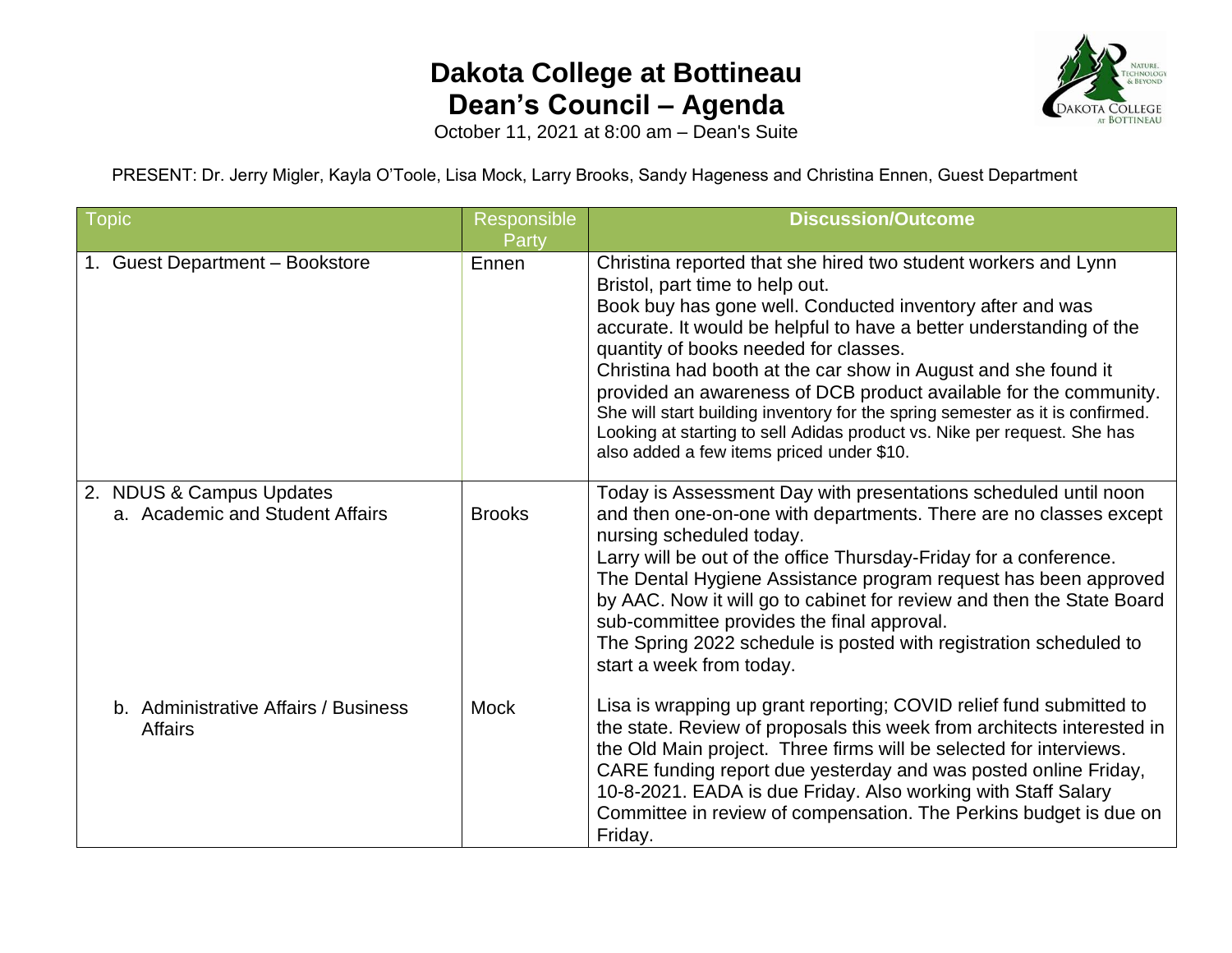## **Dakota College at Bottineau Dean's Council – Agenda**



| c. Distance Education Council/Distance<br>Ed and Academic Support Services | O'Toole  | Kayla reported that ACE has activities scheduled for students. The<br>Academic Atrium is becoming a place for students to gather. A connection<br>event with students and advisors is planned for this Wednesday. They are<br>also finding that faculty are bringing down students into the library to use<br>the study carrels.<br>Busy with testing/proctoring. Registration opens next week getting ready to<br>advise all students.<br>Kayla attended a Distance Ed Directors meeting a few weeks ago. In<br>process of a CTS RFP for proctoring services. The NDUS is transitioning to<br>UBN for Blackboard which will change the global navigation. They are also<br>moving forward with Ultra Experience which will make classes appear<br>differently. This is expected to transition in January 2022.<br>Online registration opens next week with the schedule expected to post<br>tomorrow along with DC forms. Kelcey and Stacey will meet with DC high<br>schools per request.<br>NACEP group training will be ready for liaisons, providing two months for<br>training. Kayla will meet with advisory board in November/December.<br>Professional development planned for August.<br>There is a Land Acknowledgement meeting every Friday that Kayla<br>attends. She presented the information to Student Senate on Friday. They<br>would like to have a student voice on the committee. She noted that |
|----------------------------------------------------------------------------|----------|-----------------------------------------------------------------------------------------------------------------------------------------------------------------------------------------------------------------------------------------------------------------------------------------------------------------------------------------------------------------------------------------------------------------------------------------------------------------------------------------------------------------------------------------------------------------------------------------------------------------------------------------------------------------------------------------------------------------------------------------------------------------------------------------------------------------------------------------------------------------------------------------------------------------------------------------------------------------------------------------------------------------------------------------------------------------------------------------------------------------------------------------------------------------------------------------------------------------------------------------------------------------------------------------------------------------------------------------------------------------------------------------------------------------------|
| d. Public Affairs Council                                                  | Hageness | students are interested in having a quiet room for meditation, yoga.<br>The Record Retention committee has met and in process of reviewing the<br>list and dividing it among the group. Upon completion of the grouping, the<br>process will begin to pull files to dispose of properly.<br>Marketing has sent out a "why DCB" survey to students. Have received a<br>good response so far.<br>News releases sent out for Hispanic history month, Purple Air Sensor<br>workshop attended by Bartholomay and Green. Finalizing an online med<br>assistant raking release this week. Karl Sorby will interview on the radio for<br>an athletics update. Student Senate agreed to do the trunk-treat event the<br>end of the month.                                                                                                                                                                                                                                                                                                                                                                                                                                                                                                                                                                                                                                                                                      |
| e. Athletics                                                               | Migler   |                                                                                                                                                                                                                                                                                                                                                                                                                                                                                                                                                                                                                                                                                                                                                                                                                                                                                                                                                                                                                                                                                                                                                                                                                                                                                                                                                                                                                       |